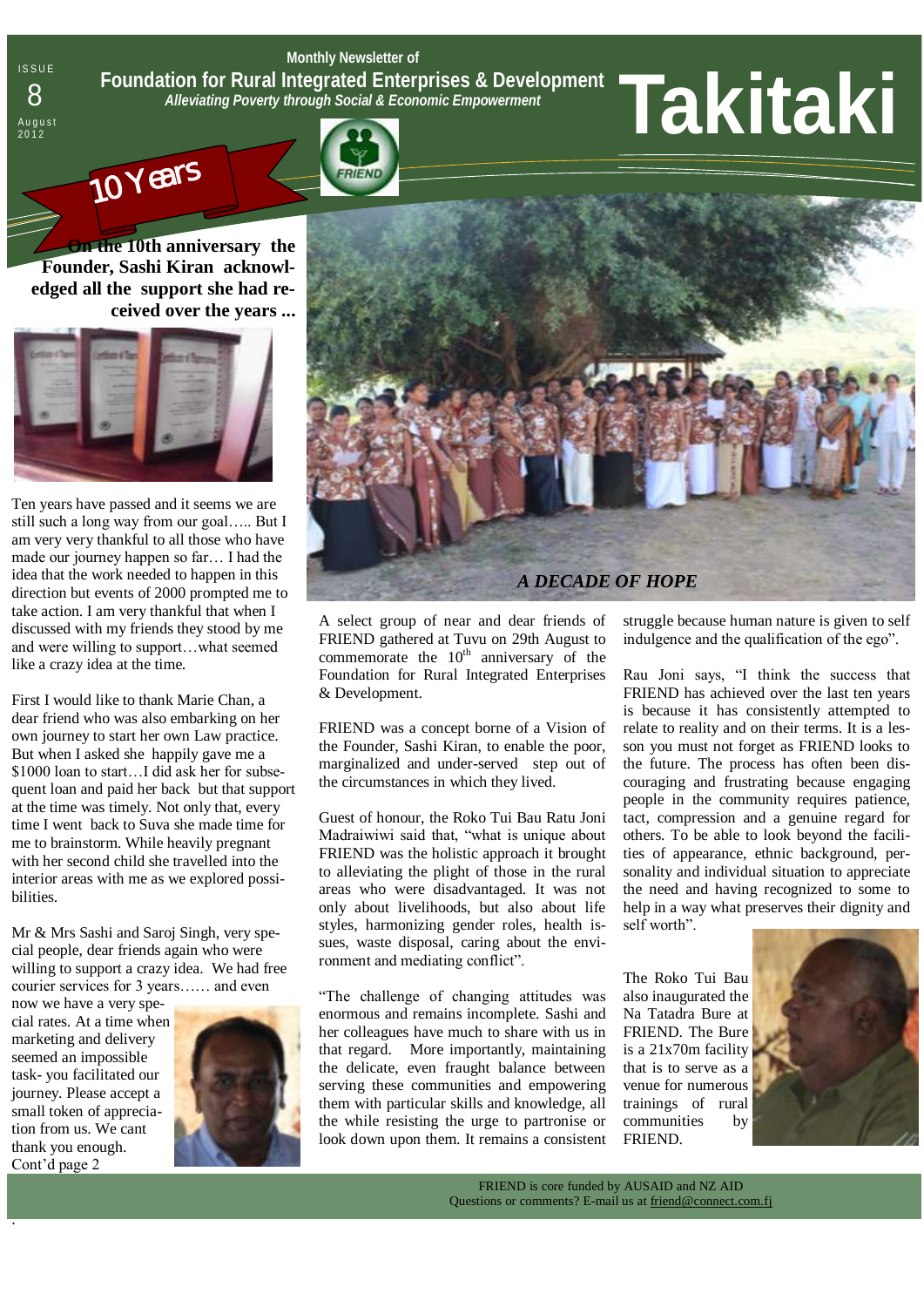Mr William Parkinson from Communications Fiji Ltd. I asked him once for off peak advertisements to help us market our products in 2005- he gave us a pot of gold, we still have the freed ads on all radio stations, on their news website and all the village cinemas. We cannot thank him enough for bringing about the product awareness through his generosity.

In 2004-5 when we were struggling to find market we used to put up our stall at large corporate organizations. We went to sell our products at Air Pacific and decided to stop and see Mr Mahendra Motibhai Patel- when he saw our products he agreed to put our products at his duty free outlets and the company still gives us prime location to display our products. Our sincere gratitude to him and the management of Motibhai and Co Ltd.

Mr Kuna Sabaratnam, the general manager of MH also we are very thankful to. We met him once, explained our products and he gave us prominent space in all his stores. I cant explain how much all these meant for us as we struggled to market our products at a time when few were willing to trust local products….. Having the support of such people helped put



faith in our products for it to journey to most high end retail stores today.

I would like to give recognition to late Sr Satya Bali, an amazing mentor and absolutely beautiful soul who sup-

ported me every step of the way in early journey and was president of FRIEND until her untimely passing away late 2005.

Fiji Gas was another of those companies who came forward and supported us and for the first few years we used to get a free gas cylinder at a purchase of one. This early support was so important as we were struggling financially.

I would like to invite Mr & Mrs Shiu Narayan, my uncle and auntie who did not know or understand why I had left a job and moved into their home in this village. They did not understand what I was upto wandering in the communities, still provided me shelter, support and still ensure that I am well fed.

I would like to acknowledge the support of Philip Gock, our treasurer for last five years who stood by us and supported us through hard decisions.

Dr Pramila Devi, our President for last five years who stood by me in very hard times, brain storming ideas, trying to walk out of sticky situations - very sincere thank you…



and now we have formalized partnership with USP for our youth and governance programs.

Dr Mridula Prasad, our current trustee. Trustee is a role having to take accountability, thank you for being part of the

team. I would like to acknowledge Nagan Engineering, I never had a corporate sponsor walking up to us and asking do you want a gate done when we moved here, and without asking giving us a stove, cobbing machine, peanut sheller etc thank you.

The dream would have been impossible without the support of donors even though the support was slow in coming until we had our credibility established. In 2004 when we were struggling we received the support of Vodafone Foundation. This year Air Pacific Wings of Hope came forward to support our scholarship program worth \$100,000. Canada Fund supported us with small grants in early days when we could not access large grants. AUSAID has supported us since 2006 with core funds- made the various programs happen

and also provided grants for flood rehabilitation. I would like to acknowledge the presence

of acting high commissioner of NZ High Commission – Mr Philip Taula thank you for being with us today. NZAID has supported us through core funds, and many discussions have happened that has been of great value to us .



A donor that put such a large trust in us is the European Union which gave us a multi million dollar grant last year to ensure that we reach the maximum number of people. Andrew Winter Taylor is here to represent the EU, please convey our since gratitude to the European Union.

I would tell you one thing that the initial journey was very lonely when I only had a concept. I had volunteers and staff who had not even heard of an NGO, but they were with me…. There were many morning trainings,

discussions, etc as we grew together. ….. and I would like to acknowledge a staff who has been with us for ten years exact today- Mereani Lomavere who started with us on  $29<sup>th</sup>$  August 2002 as a



field officer and is now a senior manager with the team. Hasn"t been easy but thank you for being part of the journey. Nileshni Sekar, another long serving staff member who has been with us for nine years. She is leaving us now and we wish her the very best.

I would like to acknowledge and thank a very special person who has stood by me from day one of the dreaming. A sister and friend, a founding trustee, and a staff, Sandhya Narayan. She used to support me financially when I was out of job, I don"t think she understood what I was on about but for some reason trusted in me and supported me, she left her job in the media eventually to be part of the dream– Sandy I may not ever have said this to you but I am very thankful to you for all your support and most of all believing in my crazy dream when most did not. Now that the dream is no longer abstract, its easier to talk about it and visualize it…but not easy to understand if you don"t have the heart and basic value of humanity and I am filled with gratitude that the organization has attracted many good hearts that are so focused on the task ahead. I am very proud to say we have a great team now and I am convinced we will achieve much more together that we have not been able to in the last ten years- it feels the journey has just begun and I know this dream is now our dream… and we can achieve it together!

FRIEND is core funded by AUSAID and NZ AID Questions or comments? E-mail us at friend@connect.com.fj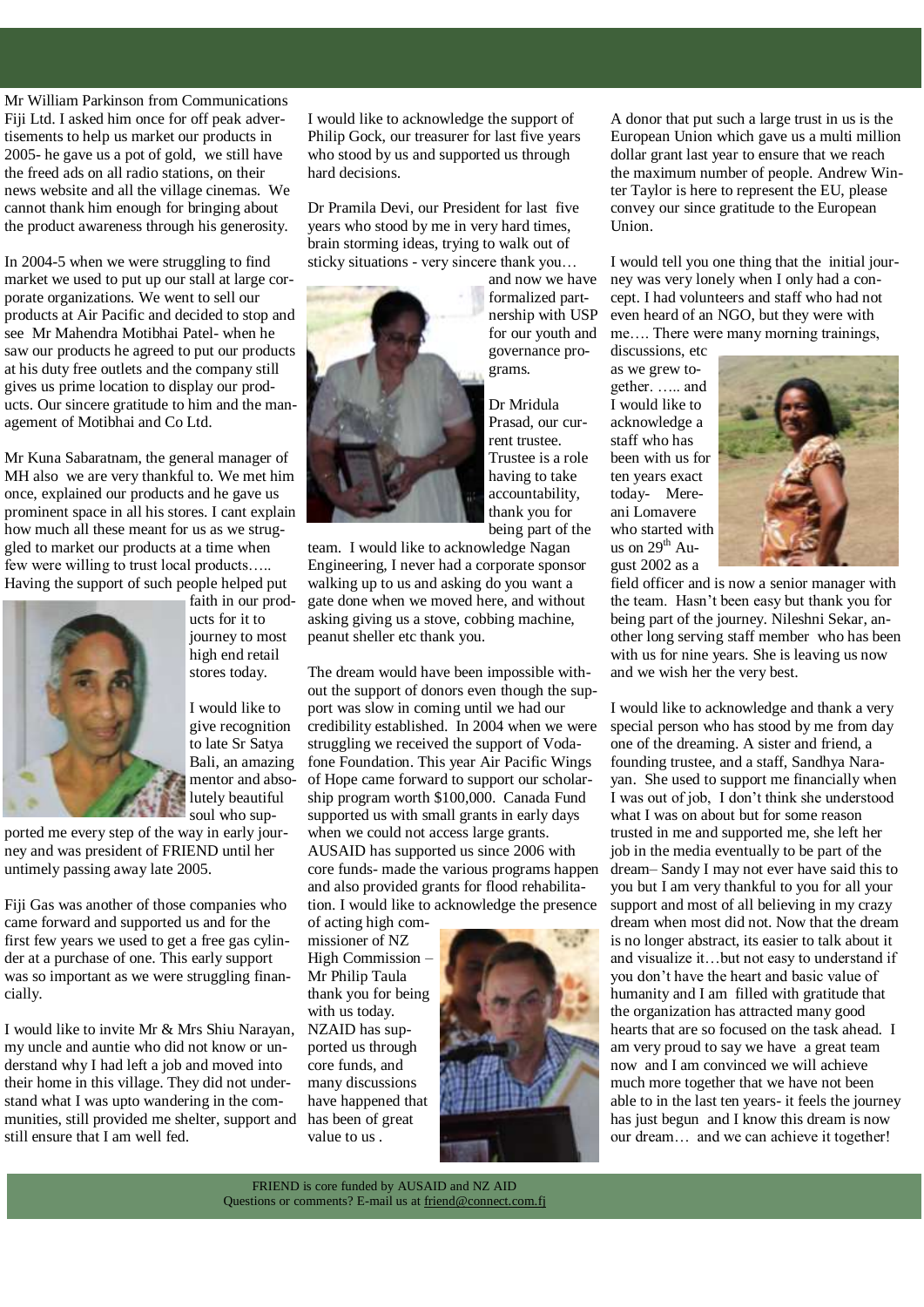

"Did you really bring us the water pump you had talked about ?" A group of farmers asked about 70 km from Labasa town. The farmers have been trying to plant cash crop yet struggling with recent drought in the area. These farmers are among many in far to reach places struggling with dwindling sugar incomes and have shown

keen interest in FRIEND"s proposal to plant a range of selected supplementary crops for which markets are guaranteed.

The proposal is part of the European Union funded GROW program which provides support to interested groups of farmers willing to work as part of a cluster.

#### *Two New Products Launched*

*Friend's Fiji Style®* Dessicated Coconut and a range of herbal teas have been launched by Chef Brendon Coffey of Sofitel for the market this month.

The launch was held as part of the celebrations marking the 10th anniversary of FRIEND on 29th August 2012.

Launching the teas the multi award winning Chef talked about how the range is winning the hearts of his customers in Denerau.

Chef Brendon Coffey has played a

key role in promoting *Friend's Fiji Style®* products in the hotel industry in Fiji and continues to do so.

"I must admit that initially when some one presented samples to me of the range, I did not pay much attention to it. But later on I trialed a few products and am willing to vouch for its quality anytime," he said at the launch.

Coffey also presented FRIEND with the invitation to be the first ever "Community Member" of Fiji Chefs Association in recognition of the local products churned out of FRIEND kitchen.







The issue hovers like dark clouds all around us in our families and communities, but for some reason we choose not o talk about it in hopes that it will not affect us.

However we first of all have to admit that by not talking about diabetes, blood pressure and heart diseases, we cannot avoid it.

A weeklong long workshop was conducted by WAC that gave us a platform to open up on what causes these killer diseases and how it can be prevented.

I loved the drama part the best in which we could act out our messages.

*By Lanieta Caucau*

**Recipe Corner: Green Mango Juice**

**Ingredients:** Raw mangos Sugar Salt ( According to taste) Mint leaves Ground black pepper

Crushed ice: As required Water: As required

### **Method:**

Serving For Two: Put a handful of peeled and cubed raw mango into the blender.

Add black salt, black pepper, 2-3 mint leaves, crushed ice and 2 cups of water.

Blend it well,

Pour in the glasses and garnish with fresh mint leaves. Enjoy!

FRIEND is core funded by AUSAID and NZ AID Questions or comments? E-mail us at friend@connect.com.fj